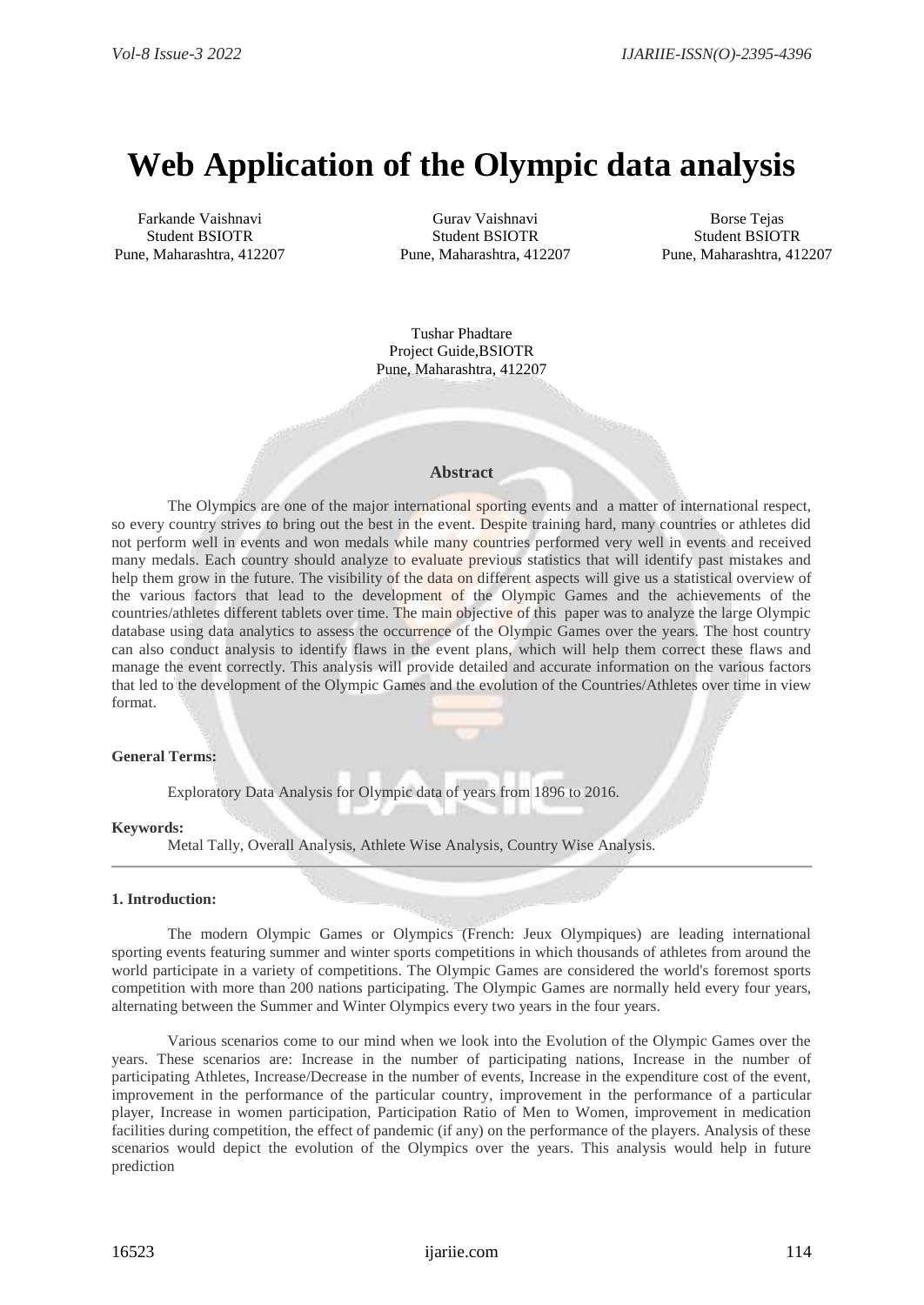## **2. Motivation:**

The main objective of this study is to analyse the various factors mentioned above which plays a vital role in the evolution of the Olympic Games over the years. The Analysis will include the visualisation and explanation of the change in trends of the various factors over the years which will help to predict the information of future Olympic Games. As the Olympic Games are one of the most important sporting events across the world, each country and each player tries to give their best performance in the event. To improve their performance, every country should perform such an Analysis which would help them in the improvement of their policies and strategies by providing current statistics to them.

# **3. Survey:**

Performance measures for a country in the Olympics can be predicted using their past performance. By predicting their win using the maximum value scored by them in previous participation, the chance of winning gold in 2016 has been identified[1].If a person wins a medal in an Olympics during a year, the chance of winning a medal in the upcoming Olympics was predicted<sup>[1]</sup>. Having sports performance data, predicting one"s future performance has been done [2].Their performance can also be increased if they are not performing well in certain areas, and then placing them accordingly in the training program will provide considerable measure in their outcomes[2].Machine learning techniques were used for heuristics prediction of Olympic medals of a country[4].Estimation of Olympics success of a country can be done by efficiency analyse and importance of sports in society[5]. When analysing the sports categories are mainly being more representative towards viewpoint-based content rather than being a viewpoint that is spatiotemporal. The video content of the analysis has the significance of providing more interior information than structured collected data [3].In addition to these techniques, the exploratory data analysis uses visual methods to provide a deep understanding and statistical summary of the data.

Data interpretation and analysis is one of the primary tasks in the field of big data analytics. There has been a lot of analysis on the Olympic Games like statistics visualisation, performance analysis of players, improvement in the performance of various countries, and many more. The type of analysis which is quite popular and suitable while analysing the evolution of the Olympics is Exploratory Data Analysis. In Exploratory Data Analysis, we examine large data and elucidate its various characteristics basically in the visual format(Graphs, Charts, and many more). EDA is an approach that provides a deeper understanding of the dataset. There has been a research paper that analyses the outbreak of the Novel CoronaVirus. [2] The exploratory Data Analysis technique is used to analyse the data and find out the number of cases reported(positive, dead, discharged) inside China and Outside China. [2] This paper took data from different datasets and apply the EDA technique to analyse various factors like the number of cases recovered during January and February inside and outside China, the number of cases confirmed in the different provinces of China, and outside China till 16 February 2020.The main aim of this analysis was to find out the growth in the performance of a country in the Olympics over the years. With the Help of such an Analysis, any player can check their progress record and can also have a look at their opponent's progress.

## **4. Methodology:**

A project methodology can outline whatever you want to outline. So, you can have one for the initiation process, which would start with the brainstorming idea selection. The planning process is complex as it initiates with planning, analysis of project charter with proof of concepts, collecting requirements, and the development of scope. User design is important to step in the methodology of a project. After designing, the user must start the deployment of the project with continuous integration and continuous deployment method. In the end, deployment testing and launching of the application should be done respectively.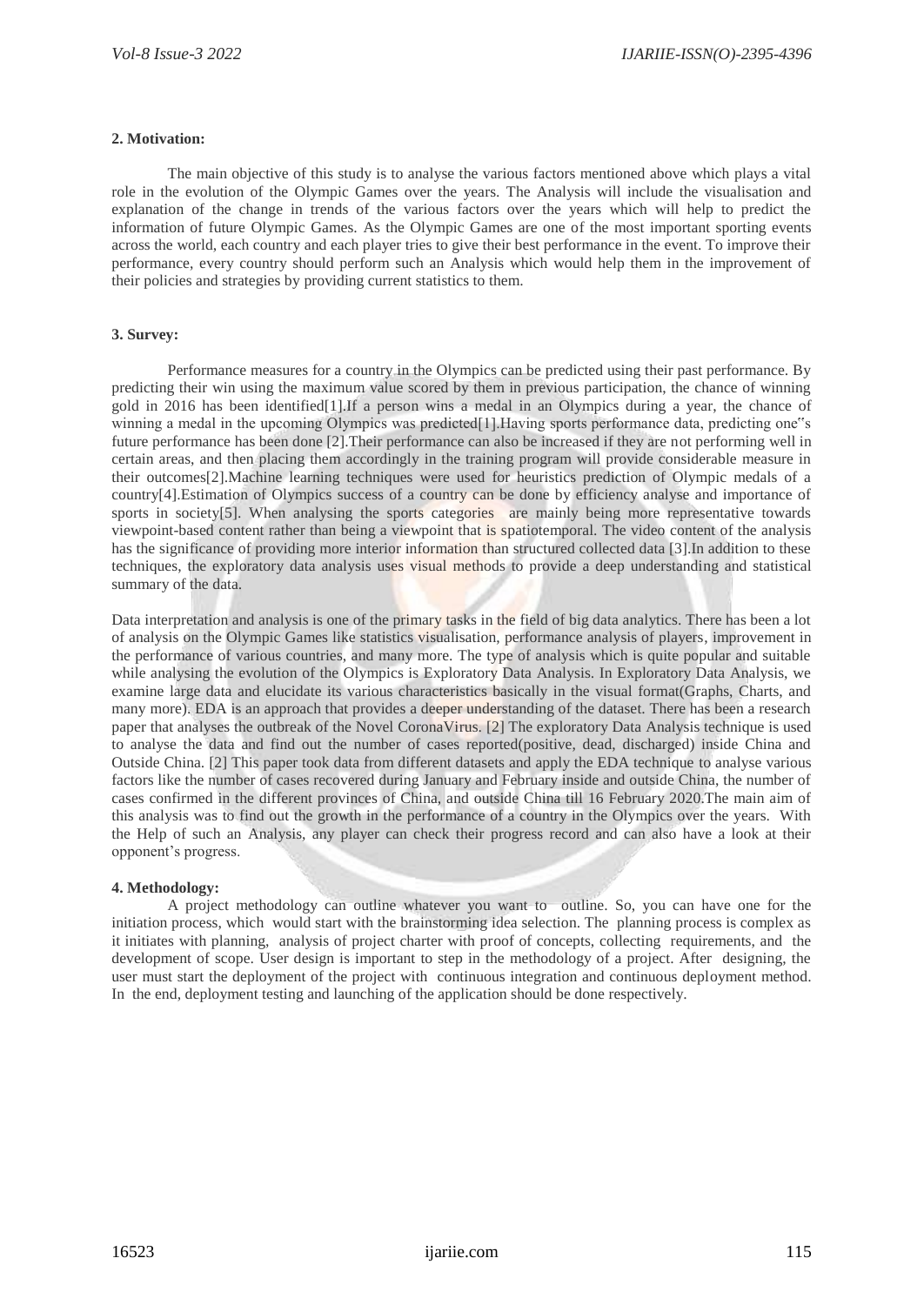

 **(Fig 1: Methodology)**

# **5. Architecture:**

Tentative architecture decides the entire flow of execution of the project. from above we can see here are mainly four modules which are the main part of the charter as follows:

# **5.1 Medal Tally:**

Ranking of countries are given Concerning a total number of medals won and are categorised by the number of Gold, Silver And Bronze medals respectively.

# **5.2 Overall Analysis:**

5.2.1 Top Statistics:

Displays number of Editions, Hosts, Sports, Events, Athletes, and Nations over the years.

5.2.2 Participating Nations Over The Years:

Line Graph for the number of countries participating over the editions.

5.2.3 Events over years:

Line Graph for number of Events organised over the editions.

5.2.4 Athletes over the years:

Line Graph for number of Athletes participating over the editions.

5.2.5 Number of Events in each Sport:

 HeatMap, which describes the number of events in all sports over the editions. 5.2.6 Most Successful Athletes:

By selecting sports, it displays details of the top 15 record-breaker athletes.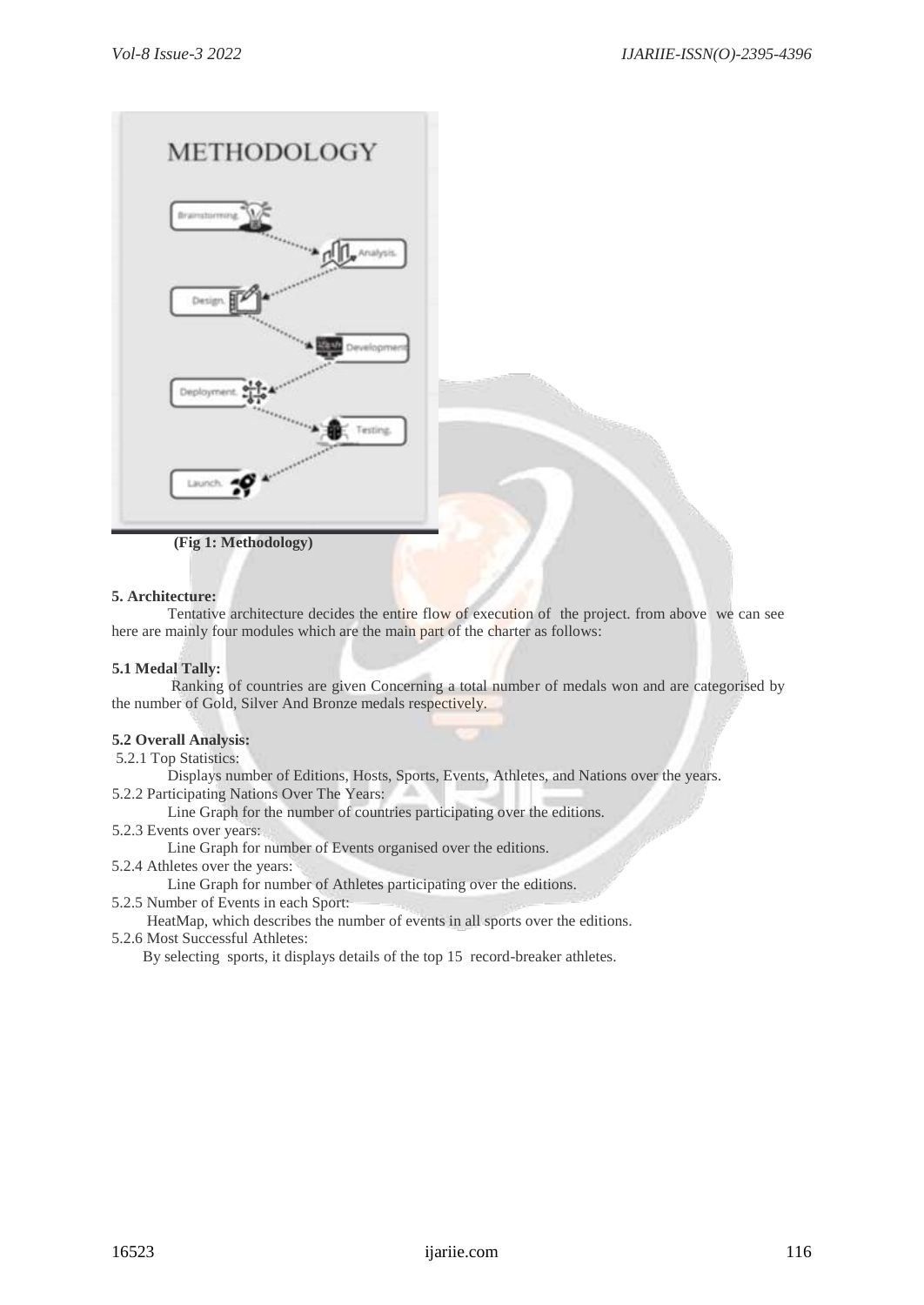| Medal Tylly.<br>$=$<br>٠         | Overall Analysis.                                 |
|----------------------------------|---------------------------------------------------|
|                                  | --                                                |
| mering<br>Country-wide-Analysis. | z.<br>all the about the<br>Atliens with Analysis. |
|                                  | Total C                                           |
| Ξ<br><b>O</b> mention police     | ≕<br><b>Q</b> interests index                     |

 **(Fig 2: Tentative Architecture)**

# **5.3 CountryWise Analysis:**

In this module, by selecting country it displays the following 3 parameters:

5.3.1 Country medal tally

5.3.2 Country's all-inclusive achievements.

5.3.3 Top 10 athletes of the country.

# **5.4 Athlete Wise Analysis:**

5.4.1 Distribution of age:

Analyzes data of athletes for age distribution w.r.t medals using distplot which shows the curve of probability distribution function.

5.4.2 Distribution of age w.r.t sport:

Analyzes data of athletes for age distribution w.r.t sports using distplot which shows the curve of probability distribution function.

5.4.3 Height VS Weight:

By selecting the sport, it will show the scatter plot for height vs weight w.r.t medal and gender.

5.4.4 Men VS Women:

Line graph for participation of men

and women over the editions.

# **6.Features:**

6.1 By using Data analysis, the number of medals received by countries can be classified and can be displayed.

6.2 Can determine which country hosted the Olympics in which year.

6.3 Athletes can study which age group is best to excel in their game and is more likely to win the medal.

6.4 Can determine which country is best in which sport.

6.5 Can determine the number of games a country is participating in and participated in past years.

A

6.6 Can determine which sport event started from which year.

6.7 Can determine the number of events increasing or decreasing over the years.

# **7. Advantages and disadvantages:**

# **7.1Advantages:**

1.Deeper insight into the performance of countries in the Olympics over the years and helps athletes to quickly analyse their own and competitors' performance.

# **7.2Disadvantages:**

Due to former geographical or historical changes analysis may vary.

# **8. Future Scope:**

# 16523 ijariie.com 117